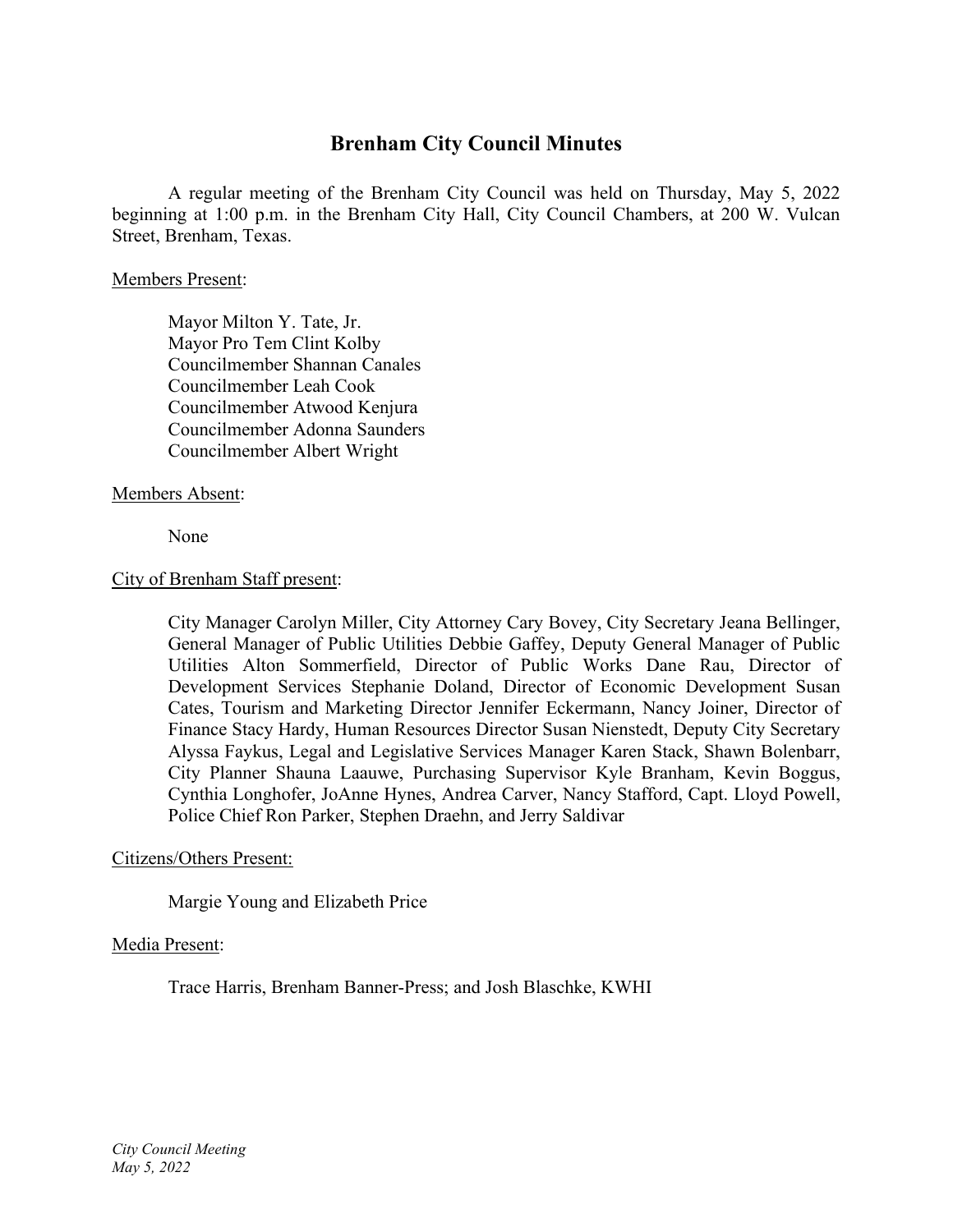- **1. Call Meeting to Order**
- **2. Invocation and Pledges to the US and Texas Flags – Councilmember Leah Cook**
- **3. Citizens Comments**

No comments received.

- **4. Proclamations**
	- **Municipal Clerks Week**
- **5. Special Recognitions**
	- **Chief's Commendation – Officer Grayson Marburger**
- **6. Service Recognitions**
	- **John Arnold, Jr., Street Department – 5 Years**
	- **Stephen Draehn, Maintenance – 10 Years**
	- **Shawn Bolenbarr, Public Works – 15 Years**

#### **CONSENT AGENDA**

- **7. Statutory Consent Agenda**
	- **7-a. Approve the Minutes from the April 7, 2022 and April 20, 2022 Regular City Council Meetings**
	- **7-b. Approve Ordinance No. O-22-008 on Its Second Reading Amending Appendix A – 'Zoning' of the Code of Ordinances and the Official Zoning Map of the City of Brenham to Change the Zoning District from a Mixed Residential Use District (R-2) to a Local Business Residential Mixed Use District (B-1) on 1.202-Acres of Land Currently Addressed as 1003 Hasskarl Drive and Being Further Described as Lot 1 of Fairview Terrace Subdivision, Out of the Arrabella Harrington Survey, Abstract No. 55 in Brenham, Washington County, Texas (Case No. P-22-004)**
	- **7-c. Approve a Noise Variance Request from Mount Rose Missionary Baptist Church for a Church Picnic at Henderson Park on May 7, 2022 from 9 A.M. to 6 P.M.**
	- **7-d. Approve a Noise Variance from Lone Star Circle of Life Bike Tour for an Awareness Event for Blood, Organ, and Tissue Donors at Fireman's Park on May 11, 2022 from 2:30 P.M. to 5:30 P.M.**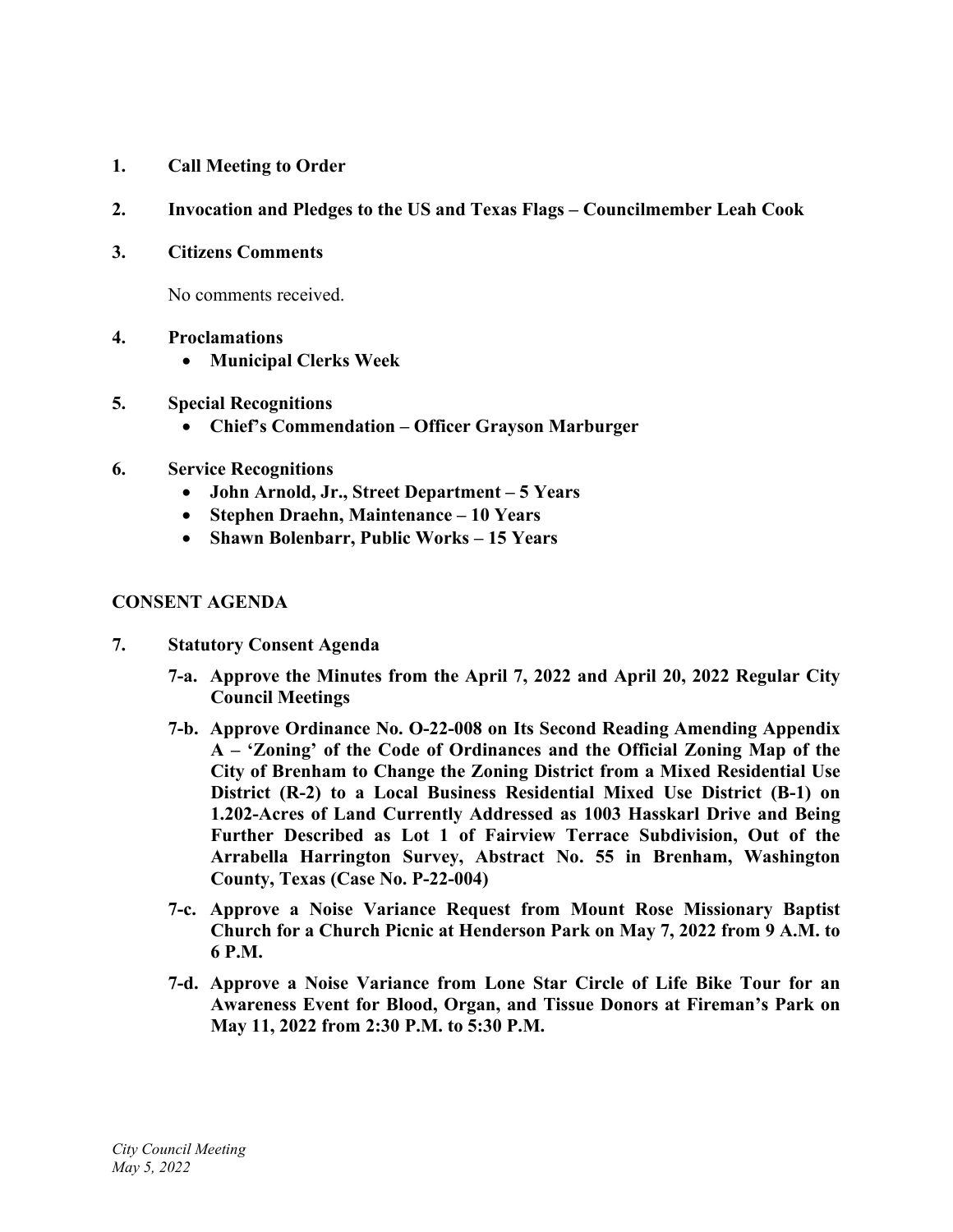A motion was made by Councilmember Wright and seconded by Councilmember Canales to approve the Statutory Consent Agenda Items 7.a. thru 7.d. as presented.

Mayor Tate called for a vote. The motion passed with Council voting as follows:

| Mayor Milton Y. Tate, Jr.     | Yes |
|-------------------------------|-----|
| Mayor Pro Tem Clint Kolby     | Yes |
| Councilmember Shannan Canales | Yes |
| Councilmember Leah Cook       | Yes |
| Councilmember Atwood Kenjura  | Yes |
| Councilmember Adonna Saunders | Yes |
| Councilmember Albert Wright   | Yes |

# **WORK SESSION**

# **8. Discussion and Presentation of the City of Brenham Downtown Parklet Manual**

City Manager Carolyn Miller presented this item. Miller said she had met with Councilmember Canales and Director of Tourism and Marketing Jennifer Eckermann to help create a list of concerns and possible revisions to the Parklet Manual to address the various concerns.

Miller explained that the proposed changes include:

- Allowing any business to apply for a parklet, not just restaurants.
- Removal of the terms "public" and "private" parklet. All parklets will be cost \$500 a year. The parklet sponsor will be allowed to reserve the parklet for private use during their business hours.
- Any existing parklets will be charged the new fee upon renewal of current agreement.
- Limit the number of parklets in downtown to six (6).
- No more than three (3) angled parking spaces or two (2) parallel parking spaces can be used for a parklet.
- Clarifying the responsibility for the parklet for both the building owner and the business owner.
- Amplified music would not be allowed due to a current City ordinance.
- No advertising in or on any parklet.
- Replacing the term "umbrella" and replacing it with "shade structure". All shade structures will have to be approved by the Development Services Department. Shade structures would be eligible for \$1,500 in grants through the Main Street Program.
- Initial round of applications would be for a 60-day time-period and be processed through the City Secretary's Office
- Sponsors would have six (6) months to begin any new parklet project.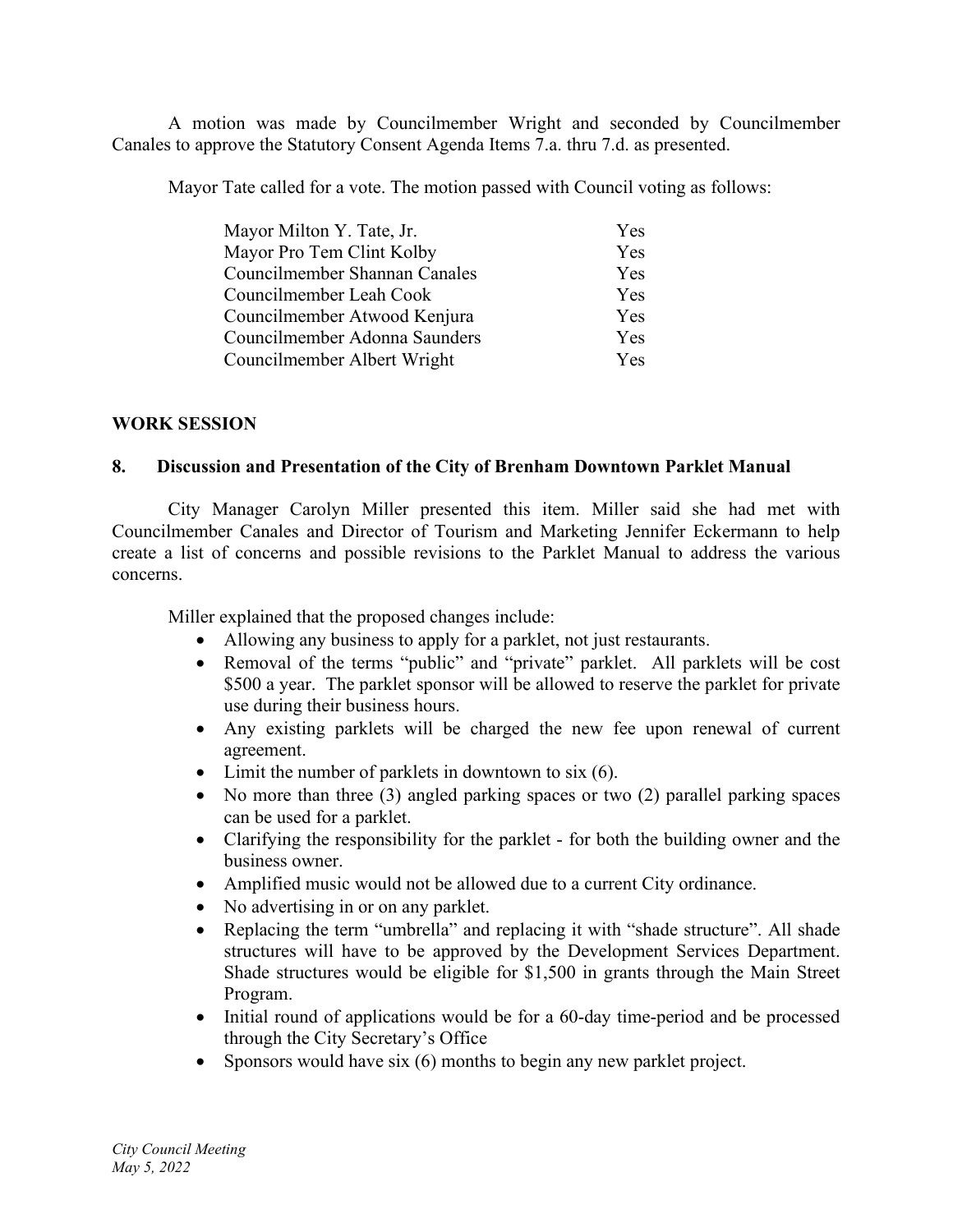After further discussion, the Council requested these changes be reviewed by the Main Street Board for a final recommendation and a final Parklet Manual be brought back for final consideration and approval.

# **REGULAR SESSION**

# **9. Discuss and Possibly Act Upon an Ordinance on Its First Reading Amending Chapter 2, Administration, of the Code of Ordinances of the City of Brenham, Texas by Repealing Article VII, Reserved, for Future Amendments to Chapter 2, Administration**

Legal and Legislative Services Manager Karen Stack presented this item. Stack said this is a housekeeping item which will bring the Library Advisory Board up to the standard of the current version of the Policies and Procedures for Boards and Commissions adopted by City Council in December of 2021.

A motion was made by Mayor Pro Tem Kolby and seconded by Councilmember Saunders to approve an ordinance on its first reading amending Chapter 2, Administration, of the Code of Ordinances of the City of Brenham, Texas by repealing Article VII, Library Advisory Board, and providing for a new Article VII, Reserved, for future amendments to Chapter 2, Administration.

Mayor Tate called for a vote. The motion passed with Council voting as follows:

| Mayor Milton Y. Tate, Jr.     | <b>Yes</b> |
|-------------------------------|------------|
| Mayor Pro Tem Clint Kolby     | Yes        |
| Councilmember Shannan Canales | Yes        |
| Councilmember Leah Cook       | <b>Yes</b> |
| Councilmember Atwood Kenjura  | <b>Yes</b> |
| Councilmember Adonna Saunders | <b>Yes</b> |
| Councilmember Albert Wright   | <b>Yes</b> |

# **10. Discuss and Possibly Act Upon a Gift Deed to the City of Brenham from the Kruse Memorial Trust Conveying 1.5 Acres of Land Adjacent to the Brenham Family Park and Authorize the Mayor to Execute Any Necessary Documentation**

Director of Public Works Dane Rau presented this item. Rau said while going through the design for the Brenham Family Park and looking at the retention pond/recreation lake structure, it was noted that additional land in that area would be best to achieve a more desirable retention pond/recreation lake structure. City staff, along with our engineers, Jones Carter (now Quiddity), worked with the Kruse family to deed an additional 1.5 acres of land to the City, which will allow the retention pond/lake structure to meet all of the needs of the park.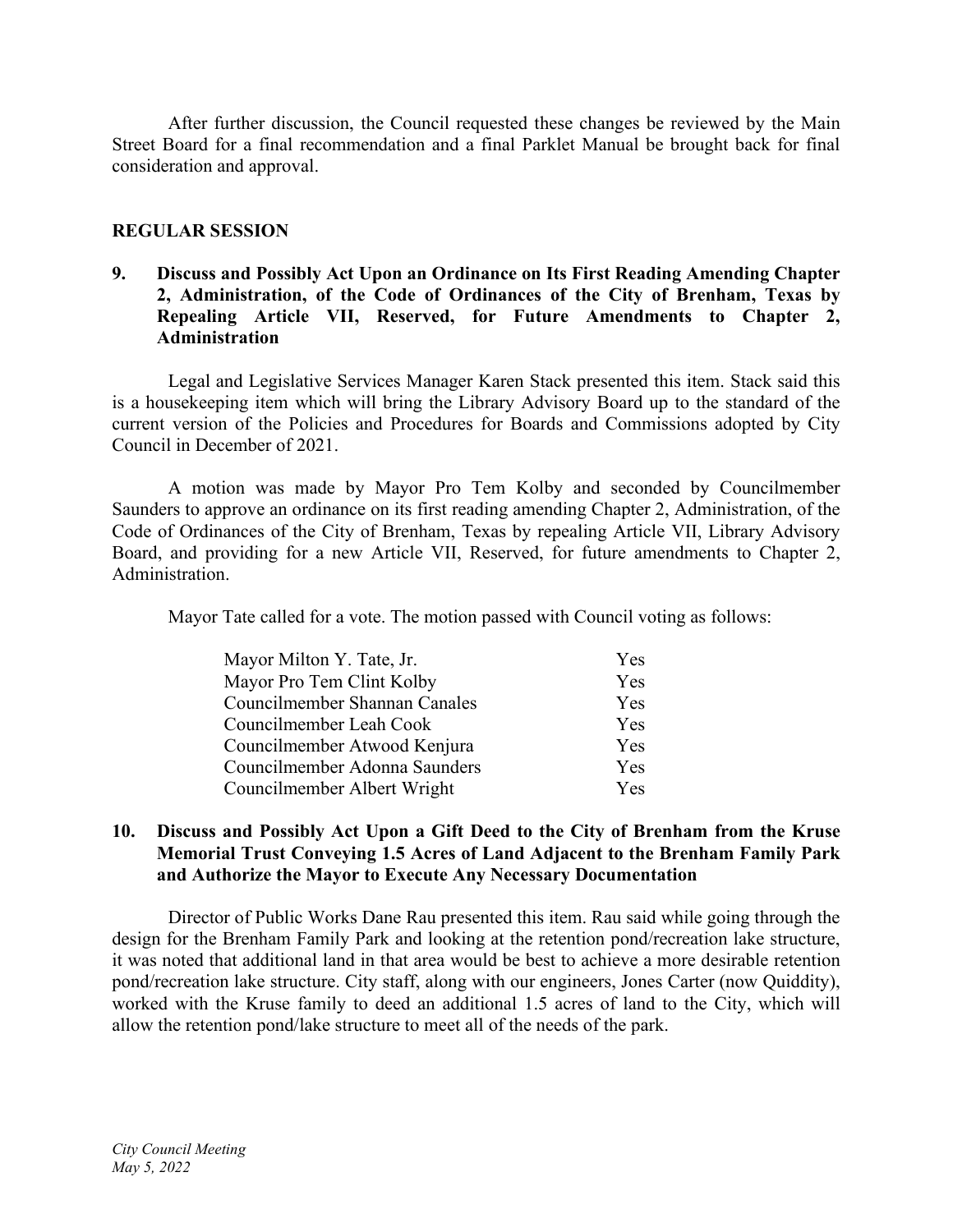A motion was made by Councilmember Wright and seconded by Councilmember Canales to approve a gift deed to the City of Brenham from the Kruse Martial Trust conveying 1.5 acres of land adjacent to the Brenham Family Park and authorize the Mayor to execute any necessary documentation.

Mayor Tate called for a vote. The motion passed with Council voting as follows:

| Mayor Milton Y. Tate, Jr.     | Yes |
|-------------------------------|-----|
| Mayor Pro Tem Clint Kolby     | Yes |
| Councilmember Shannan Canales | Yes |
| Councilmember Leah Cook       | Yes |
| Councilmember Atwood Kenjura  | Yes |
| Councilmember Adonna Saunders | Yes |
| Councilmember Albert Wright   | Yes |

# **11. Discuss and Possibly Act Upon Award of Bid No. 2021-05 for the Construction of an Additional Parking Lot at the Blue Bell Aquatic Center and Authorize the Mayor to Execute Any Necessary Documentation**

Director of Public Works Dane Rau presented this item. Rau said BCDC approved the construction of a 12-bay parking lot that would serve the therapy pool users in a more convenient way. Staff worked with Strand Associates to design the parking lot, which will contain six handicap spots and six regular spots.

BCDC allocated \$250,000 to the project. Engineering cost \$64,500 and MBCM Management Inc. from Navasota had the lowest bid at \$153,728.00 to construct the parking lot and add door security access for this parking lot. The project will begin in late May. Rau also advised that the City was granted access from Brenham ISD to utilize a shared driveway for this addition.

A motion was made by Councilmember Canales and seconded by Councilmember Cook to award Bid No. 2021-05 to MBCM Management in the amount of \$153,728.00 for the construction of an additional parking lot at the Blue Bell Aquatic Center and authorize the Mayor to execute any necessary documentation.

Mayor Tate called for a vote. The motion passed with Council voting as follows:

| Mayor Milton Y. Tate, Jr.     | Yes |
|-------------------------------|-----|
| Mayor Pro Tem Clint Kolby     | Yes |
| Councilmember Shannan Canales | Yes |
| Councilmember Leah Cook       | Yes |
| Councilmember Atwood Kenjura  | Yes |
| Councilmember Adonna Saunders | Yes |
| Councilmember Albert Wright   | Yes |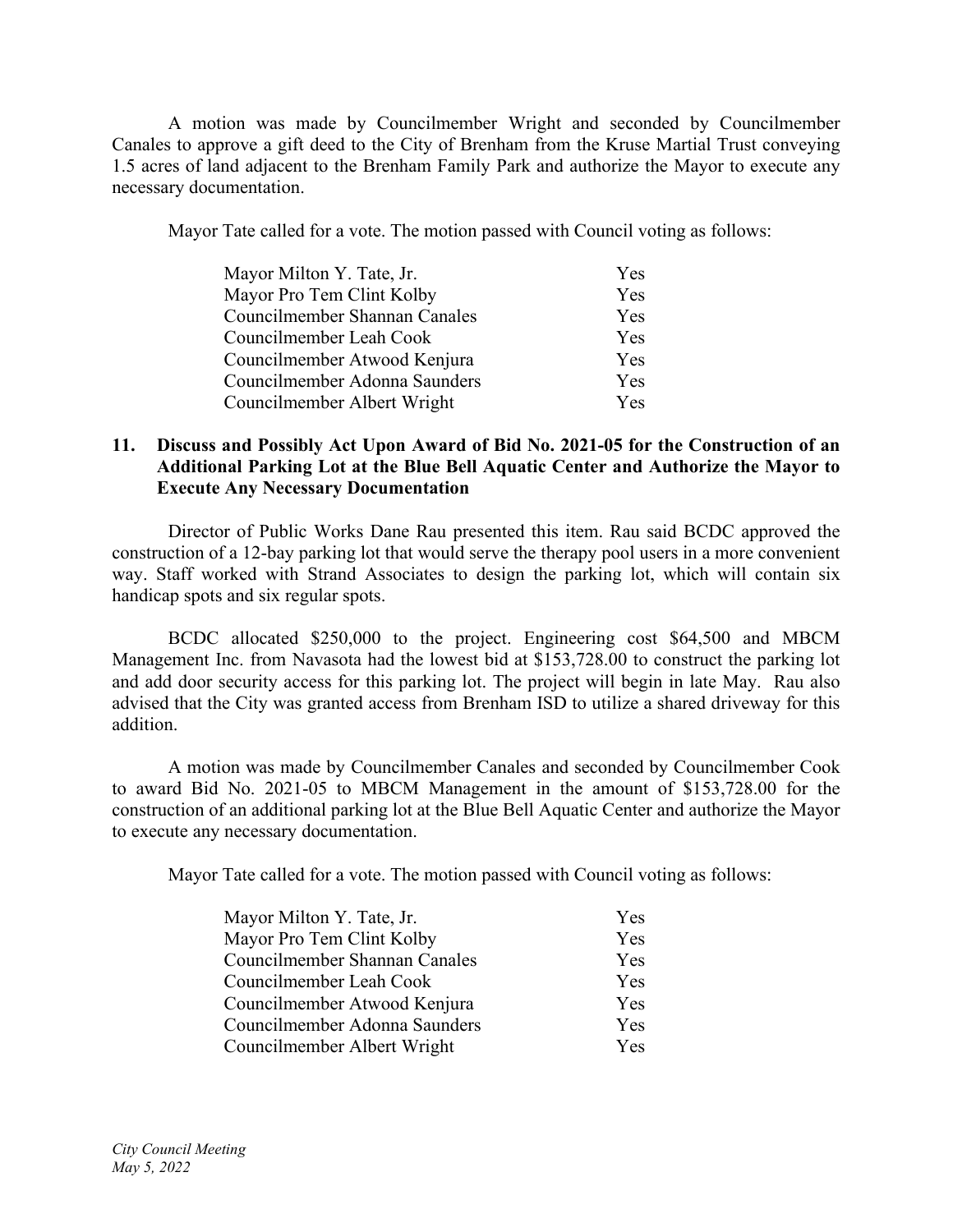# **12. Discuss and Possibly Act Upon the Purchase and Installation of Two (2) HVAC Units for the City of Brenham Police Department, Using BuyBoard Contract No. 631-20, and Authorize the Mayor to Execute Any Necessary Documentation**

Maintenance Superintendent Stephen Draehn presented this item. Draehn said on April 19, 2022, the City of Brenham received a quote from MLN Service Company for the replacement of two HVAC units for the City of Brenham Police Department. The quote was for the purchase and installation of a Carrier 60 Ton Package HVC unit and a Carrier 60 Ton Split System HVAC unit. Combined costs for the units totaled \$252,502.00. Draehn advised that MLN also agreed to a five-year warranty for parts and service of the two units.

A motion was made by Councilmember Kenjura and seconded by Councilmember Saunders to approve the purchase and installation of two HVAC units for the City of Brenham Police Department from MLN Service Company in the amount of \$252.502.00, using BuyBoard Contract No. 631-20, subject to the City Attorney's final review and approval of the contract, and authorize the Mayor to execute any necessary documentation.

Mayor Tate called for a vote. The motion passed with Council voting as follows:

| Mayor Milton Y. Tate, Jr.     | Yes |
|-------------------------------|-----|
| Mayor Pro Tem Clint Kolby     | Yes |
| Councilmember Shannan Canales | Yes |
| Councilmember Leah Cook       | Yes |
| Councilmember Atwood Kenjura  | Yes |
| Councilmember Adonna Saunders | Yes |
| Councilmember Albert Wright   | Yes |

#### **13. Discuss and Possibly Act Upon a Financing Proposal from Brenham National Bank for the Purchase of Two (2) HVAC Units for the Brenham Police Department and Authorize the Mayor to Execute Any Necessary Documentation**

Director of Finance Stacy Hardy presented this item. Hardy said this item is a companion item for the financing to two HVAC units for the Brenham Police Department. In order to proceed with the purchase, staff obtained three financing proposals for a seven-year note with a principal amount of \$252,502.00 and annual payments beginning in Fiscal Year 2023. Hardy advised that she recommends the approval of Brenham National Bank's proposal offering the lowest interest rate of 3.45%.

A motion was made by Councilmember Canales and seconded by Councilmember Cook to approve an equipment financing proposal with Brenham National Bank in the amount of \$252,502.00 with a seven-year note and an interest rate of 3.45% for the purchase of two HVAC units for the Brenham Police Department and authorize the Mayor to execute any necessary documentation.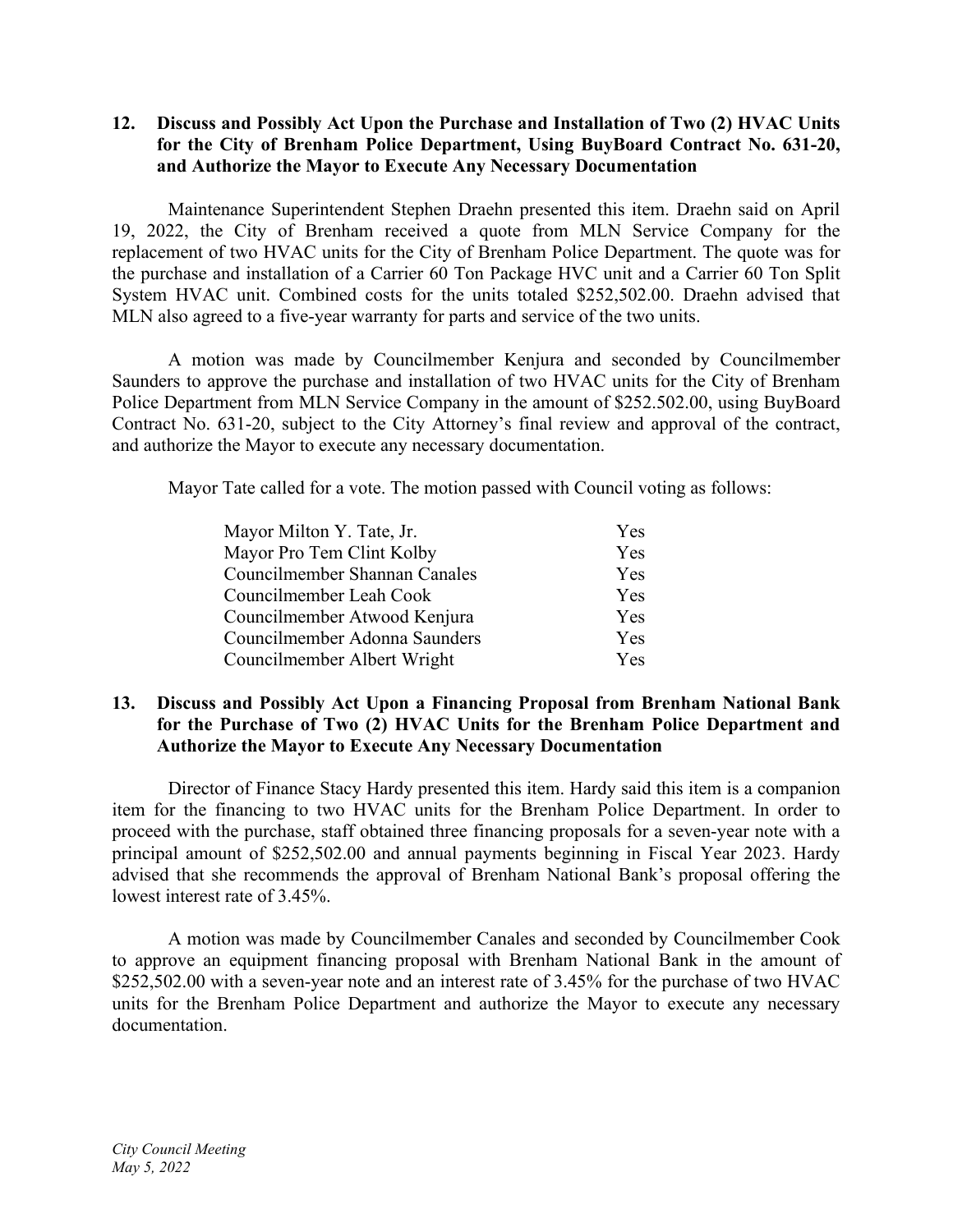Mayor Tate called for a vote. The motion passed with Council voting as follows:

| Mayor Milton Y. Tate, Jr.     | Yes        |
|-------------------------------|------------|
| Mayor Pro Tem Clint Kolby     | Yes        |
| Councilmember Shannan Canales | Yes        |
| Councilmember Leah Cook       | <b>Yes</b> |
| Councilmember Atwood Kenjura  | Yes        |
| Councilmember Adonna Saunders | Yes        |
| Councilmember Albert Wright   | <b>Yes</b> |

# **14. Discuss and Possibly Act Upon a Contract Between the City of Brenham and EVOQUA Water Technologies, Inc. for the Purchase of Chlorine Dioxide for the City of Brenham Water Treatment Plant and Authorize the Mayor to Execute Any Necessary Documentation**

Water Treatment Plant Operator Jerry Saldivar presented this item. Saldivar stated that EVOQUA currently provides the equipment that is used in the generation of chlorine dioxide at the lake intake structure and that EVOQUA has been the City's chlorine dioxide provider for more than 20 years.

Saldivar explained that the chemicals were not put out for competitive bidding due to it being considered a purchase necessary to preserve or protect the public health and safety of the City's residents. Saldivar state that staff reached out to EVOQUA and obtained a quote of \$0.975/lb. for one year, with four optional one-year renewals, subject to the City's review and approval.

A motion was made by Mayor Pro Tem Kolby and seconded by Councilmember Canales to approve a one-year contract with four optional one-year renewals between the City of Brenham and EVOQUA Water Technologies, Inc. as an exempt procurement in accordance with Section 252.022(a)(2) of the Texas Local Government Code, of chlorine dioxide for the City of Brenham's Water Treatment Plant in the amount of \$0.975/lb. and authorize the Mayor to execute any necessary documentation.

Mayor Tate called for a vote. The motion passed with Council voting as follows:

| Mayor Milton Y. Tate, Jr.     | Yes |
|-------------------------------|-----|
| Mayor Pro Tem Clint Kolby     | Yes |
| Councilmember Shannan Canales | Yes |
| Councilmember Leah Cook       | Yes |
| Councilmember Atwood Kenjura  | Yes |
| Councilmember Adonna Saunders | Yes |
| Councilmember Albert Wright   | Yes |